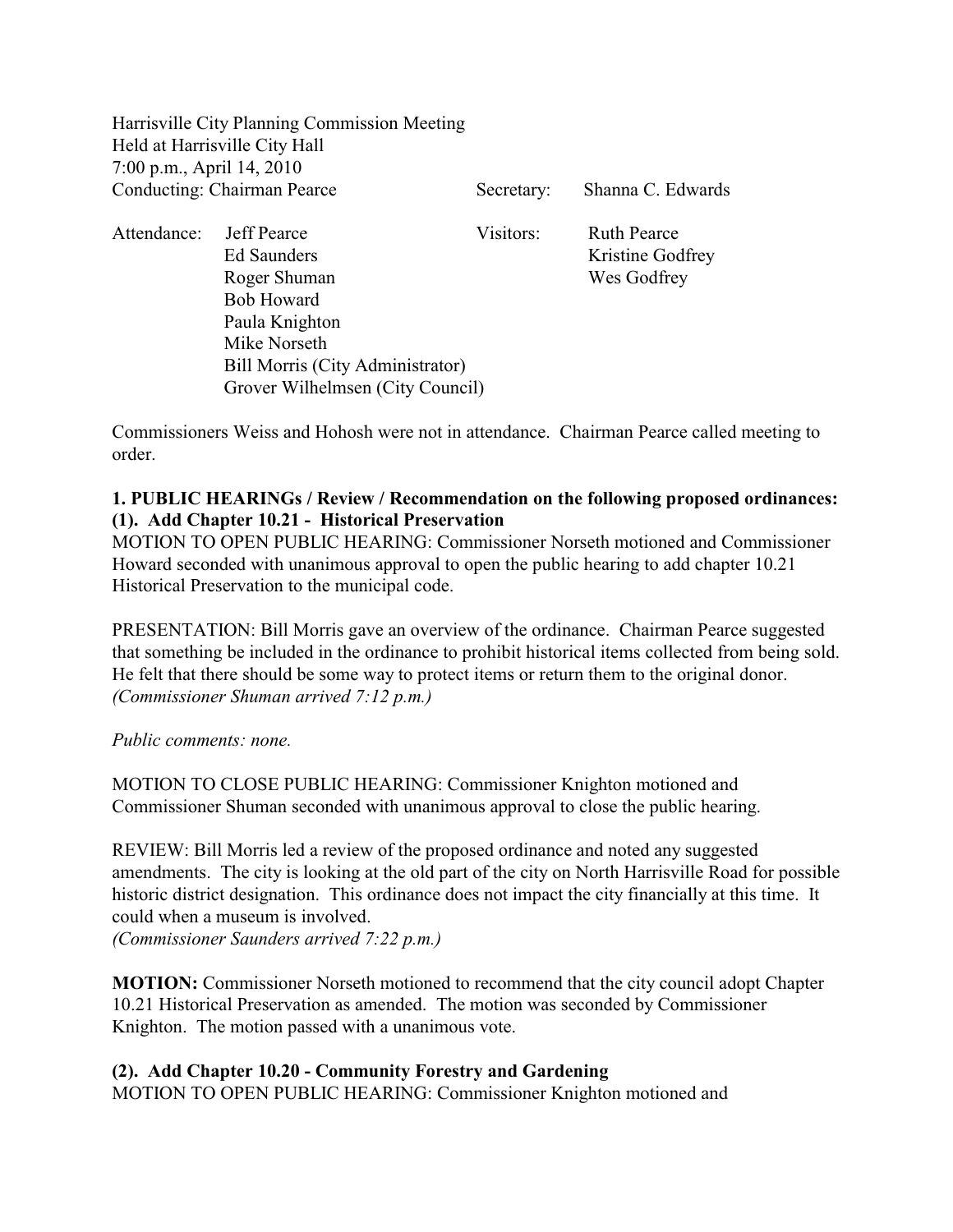Harrisville City Planning Commission Meeting - April 14, 2010 Page 2

Commissioner Saunders seconded with unanimous approval to open the public hearing to consider recommending Chapter 10.20 - Community Forestry and Gardening to the municipal code.

PRESENTATION: Bill Morris gave an overview of the ordinance and pointed out that changes from the last planning commission review of this ordinance have been incorporated. The purpose of the ordinance is to help protect, preserve, and promote community trees and garden.

### *Public comments: none*.

MOTION TO CLOSE PUBLIC HEARING: Commissioner Shuman motioned and Commissioner Howard seconded with unanimous approval to close the public hearing.

DISCUSSION: The position of Community Gardner and the position of Community Forester are volunteer positions or they may be public works employees assigned to fill that position in addition to their other duties with no pay increase. Best Management Practices referred to in the ordinance are in the state code.

**MOTION:** Commissioner Shuman motioned to recommend that the city council approve adding Chapter 10.20 Community Forestry and Gardening to the municipal code as amended. The motion was seconded by Commissioner Howard. The motion passed with a unanimous vote.

# **Also additions or amendments to the Land Use Ordinance** as follows: **(3). Add Chapter 11.24 Architecture, Landscaping and Screening**

MOTION TO OPEN PUBLIC HEARING: Commissioner Norseth motioned and Commissioner Howard seconded with unanimous approval to open the public hearing to receive comment on adding Chapter 11.24, Architecture, Landscaping and Screening.

PRESENTATION: Bill Morris explained the purpose of the ordinance and gave an overview of what it contains.

### *Public comments: none*.

MOTION TO CLOSE PUBLIC HEARING: Commissioner Knighton motioned and Commissioner Norseth seconded with unanimous approval to close the public hearing.

DISCUSSION: Commissioner Norseth suggested the first growing season with reference to installation time be changed to the first "full" growing season. Bill Morris explained that the ordinance does not mandate LEEDS (Leadership Energy Efficient Design) but with this ordinance, it will now allow that type of design. Commissioners agreed to add "a fully LEED compliant building and site plan is deemed consistent with this chapter" as item 8 of paragraph 11.24.060. Four feet maximum fence height in front yards and corner visibility was discussed. Commissioners agreed to add that the fence height should be measured from the surface of the road. The four-foot height should apply to all uses in the municipal code including residential.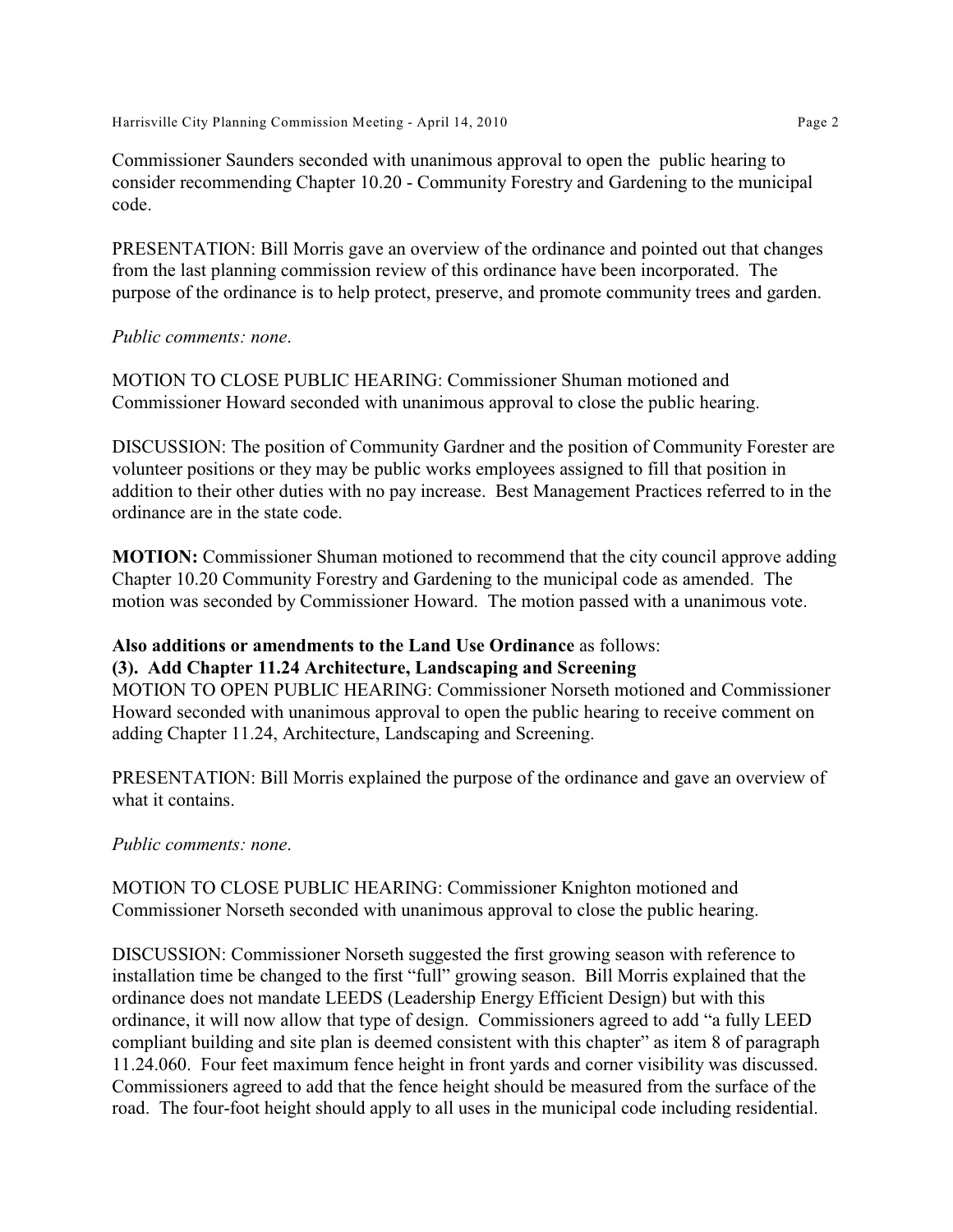**MOTION:** Commissioner Shuman motioned to recommend the city council adopt Chapter 11.24 Architecture, Landscaping and Screening as amended. The motion was seconded by Commissioner Saunders. The motion passed with a unanimous vote.

# **(4). Amend Chapter 11.08. to include "Animals for family food production including bees"and 11.10.020 to accommodate bees, and change the minimum distance for keeping animals behind the rear dwelling from 30 to 25 feet.**

INFORMATION: Bill Morris presented an overview of the proposed changes.

MOTION TO OPEN PUBLIC HEARING: Commissioner Knighton motioned and Commissioner Norseth seconded with unanimous approval to open the public hearing.

## *Public comments:*

Kristine Godfrey (246 West 2350 North): She stated that she favors allowing chickens in residential zones with a restriction on the number allowed and including that they must be contained and not free roaming.

MOTION TO CLOSE PUBLIC HEARING: Commissioner Saunders motioned and Commissioner Howard seconded with unanimous approval to close the public hearing.

DISCUSSION: Bill Morris pointed out that ordinance will allow keeping of bees in R-1-10, RE-15, R-1-20, and A-1 Zones. The second part concerns keeping of chickens, excluding roosters, in those same zones and changes the distance of the allowed set back. It was pointed out that this would ban keeping roosters in the A-1 zone which is not the intent. Coop setback requirements were discussed, and Commissioner Norseth said that coops should have to meet the same setback requirements as other buildings. Commissioners agreed that they would accept the concept of allowing chickens in residential zones, but in principle they should allow a certain number. He felt they need to study the whole municipal ordinance further because there appears to be problem understanding what is already there as far as number of animals allowed. Commissioners agreed that they would accept keeping bees as long as they are kept in the rear yard.

**MOTION:** Commissioner Saunders motioned to table discussion on this amendment to Chapter 11.08 for further study and review. The motion was seconded by Commissioner Norseth. The motion passed with a unanimous vote.

# **2. Approval of Minutes of meeting held March 10, 2010.**

MOTION: Commissioner Saunders motioned and Commissioner Howard seconded to approve minutes of the Planning Commission meeting held March 10, 2010, as written. The motion passed with a unanimous vote.

# **3. Public Comments**